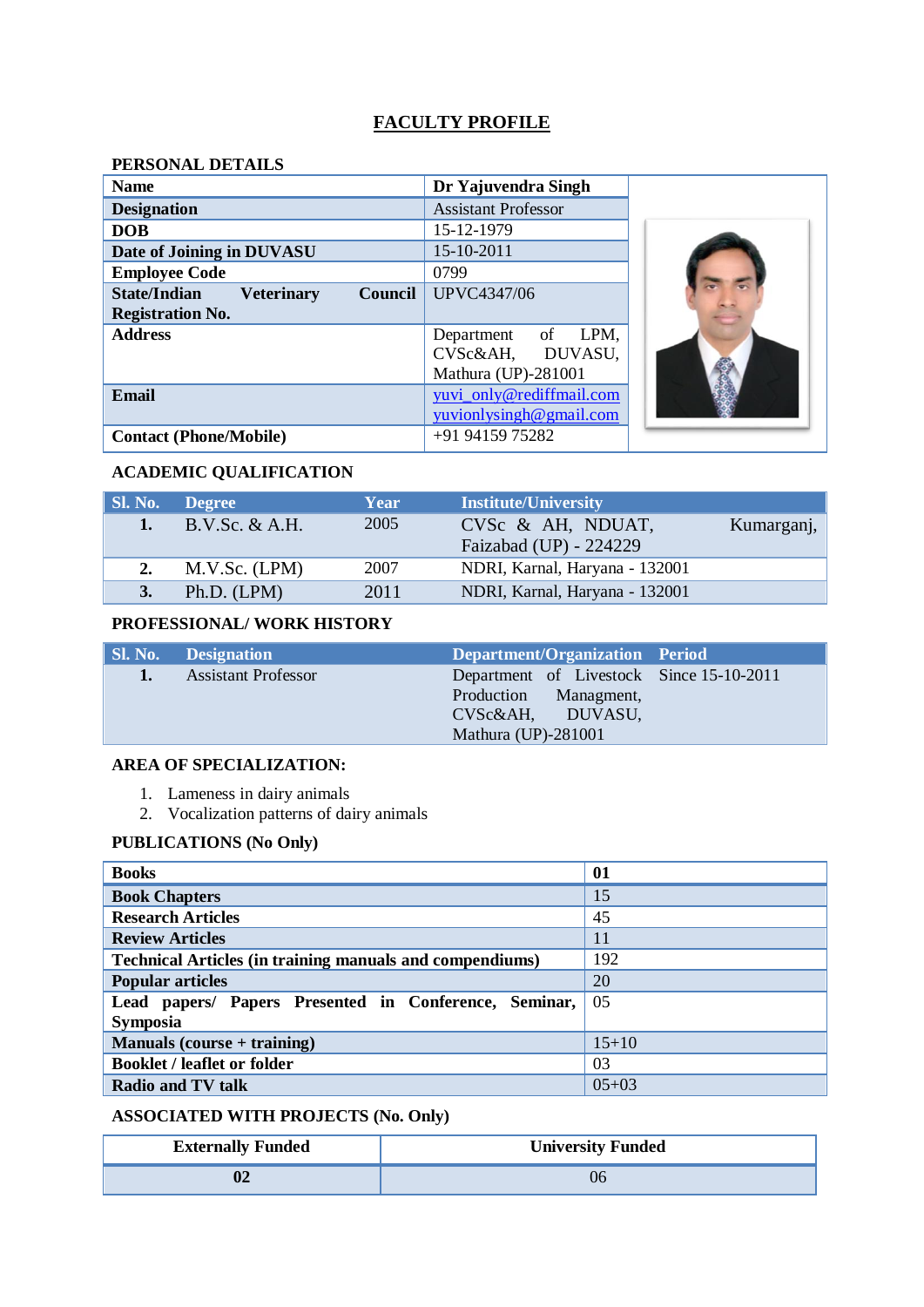# **NO. OF STUDENTS SUPERVISED (As Major Advisory Only)**

| <b>Sl. No.</b> | <b>Masters</b> | PhD          |
|----------------|----------------|--------------|
| $\cdot$ .      | UQ             | <b>COLUM</b> |

#### **NO. OF TRAININGS/WINTER/SUMMER SCHOOLS ATTENDED**

| $N$ $\ddot{\alpha}$ | <b>International</b> |
|---------------------|----------------------|
| v,                  | v 1                  |

#### **PROFESSIONAL AFFILIATIONS AND MEMBERSHIP**

| Sl. No. | <b>Society</b> | <b>Duration</b>    |
|---------|----------------|--------------------|
| 1.      | UPVC, Lucknow  | 14 years (approx.) |
| 2.      | VCI, New Delhi | 13 years (approx.) |
| 3.      | ISEIS, Canada  | 12 years (approx.) |
| 4.      | SOCDAB, Karnal | 12 years (approx.) |
| 5.      | <b>ISAPM</b>   | 06 years (approx.) |
| 6.      | ISCA, Kolkata  | $04$ (approx.)     |

## **NO. OF CONFERENCES/SYMPOSIUM/WORKSHOPS ETC. ATTENDED 20 (approx.)**

| Sl. No. | <b>Masters</b> | $\mathbf{D}\mathbf{h}\mathbf{D}$<br>. |
|---------|----------------|---------------------------------------|
|         |                |                                       |

#### **AWARDS/FELLOWSHIPS**

| <b>Sl. No.</b> | <b>Awards/Fellowships</b>                                                                                                                                           | Year |
|----------------|---------------------------------------------------------------------------------------------------------------------------------------------------------------------|------|
| 1.             | 'Patent (Application No. 3090/DEL/2011) Filed'                                                                                                                      | 2011 |
| 2.             | Dr. N.S.R. Shastri Young Scientist Award (ISAPM)                                                                                                                    | 2013 |
| 3.             | Smt. Kadambini Devi award (ISAPM)                                                                                                                                   | 2013 |
| 4.             | Best poster presentation award (ISAPM)                                                                                                                              | 2013 |
| 5.             | Letter of Appreciation from Director Extension, DUVASU,<br>Mathura                                                                                                  | 2014 |
| 6.             | Best Poster presentation award (SVSB)                                                                                                                               | 2015 |
| 7.             | International Fellowship by the Government of The Netherlands<br>(NFP)                                                                                              | 2015 |
| 8.             | Silver Medal to MVSc student Dr Archana (V-1252/13)                                                                                                                 | 2015 |
| 9.             | Letter of Appreciation from Dean PGS, DUVASU, Mathura for<br>my efforts during "Personality Development Programme" of the<br>post graduate students held at DUVASU  | 2016 |
| 10.            | Acted as rapportear in One Day National Seminar on Strategies<br>for conservation of Indigenous Cattle breeds of semi-arid region<br>for augmenting milk production | 2016 |
| 11.            | $2nd$ Best Paper award published in Indian Journal of Dairy<br>Science                                                                                              | 2016 |
| 12.            | Nominated as member of committee for evaluation of state                                                                                                            | 2018 |